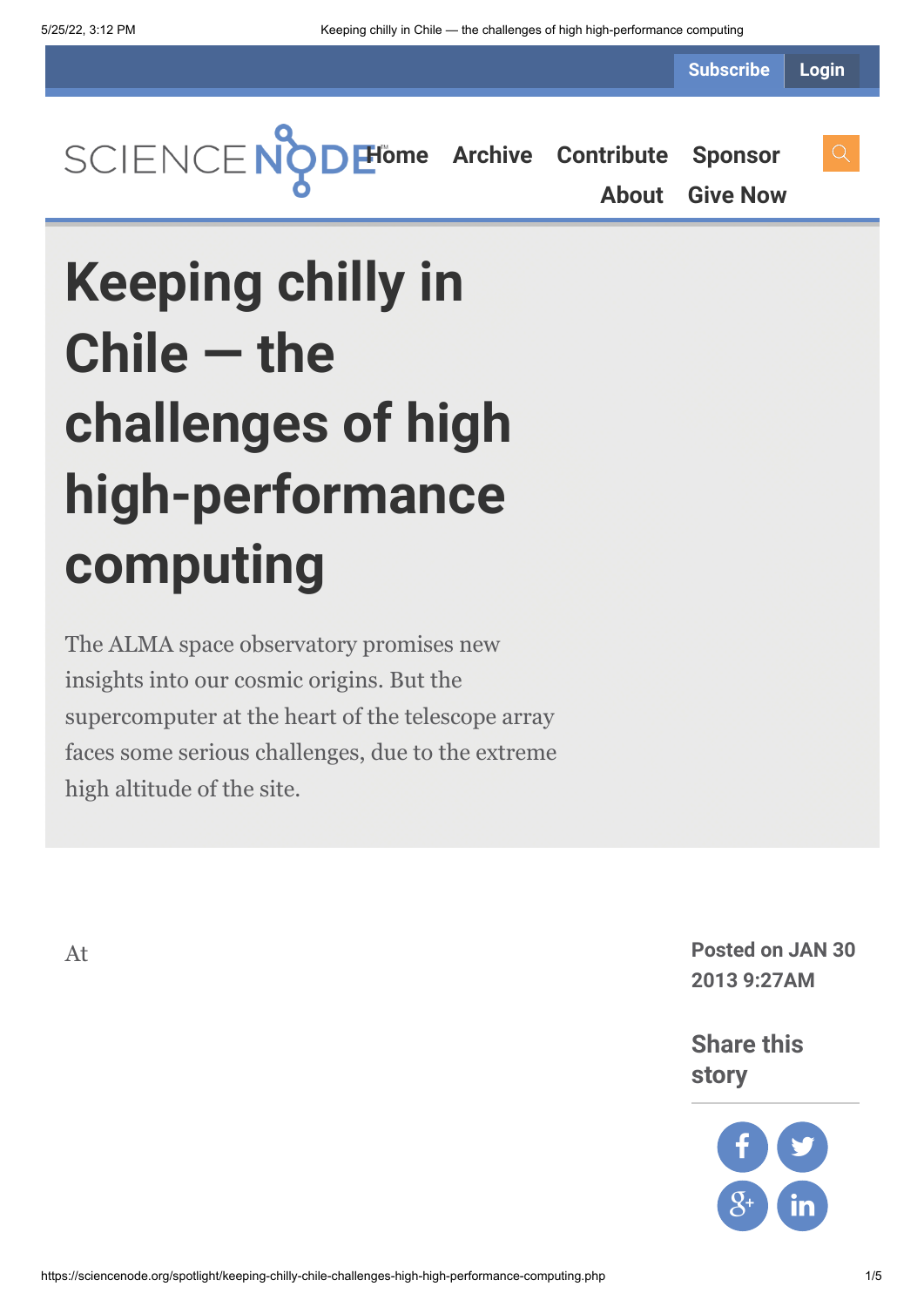

*The Atacama Desert is one of the driest places on Earth. This photomontage shows all four types of antennas that will be installed at the ALMA site: European, North American and Japanese 12-meter antennas, along with a 7-meter diameter one. Image coutesy ALMA (ESO/NAOJ/NRAO), W. Garnier (ALMA).*

[5,000 meters altitude, the Chajnantor plateau in](http://en.wikipedia.org/wiki/Atacama_Desert) Chile's Atacama desert is a perfect location for one of the world's most ambitious astronomical observatories. With the air thin and exceptionally dry at this extreme height, absorption and distortion of electromagnetic radiation is kept to a bare minimum.

Yet, despite these advantages, the thin air hasn't just made life difficult for the construction workers racing to complete the \$1.5-billion Atacama Large [Millimeter/submillimeter Array \(ALMA\) by March](http://www.almaobservatory.org/). The altitude also poses major challenges for 'The Correlator', the supercomputer at the heart of this ambitious project. The Correlator takes the signals coming from ALMA's manifold antennas and combines them, in order to generate astronomic data for subsequent analysis. Thanks to The

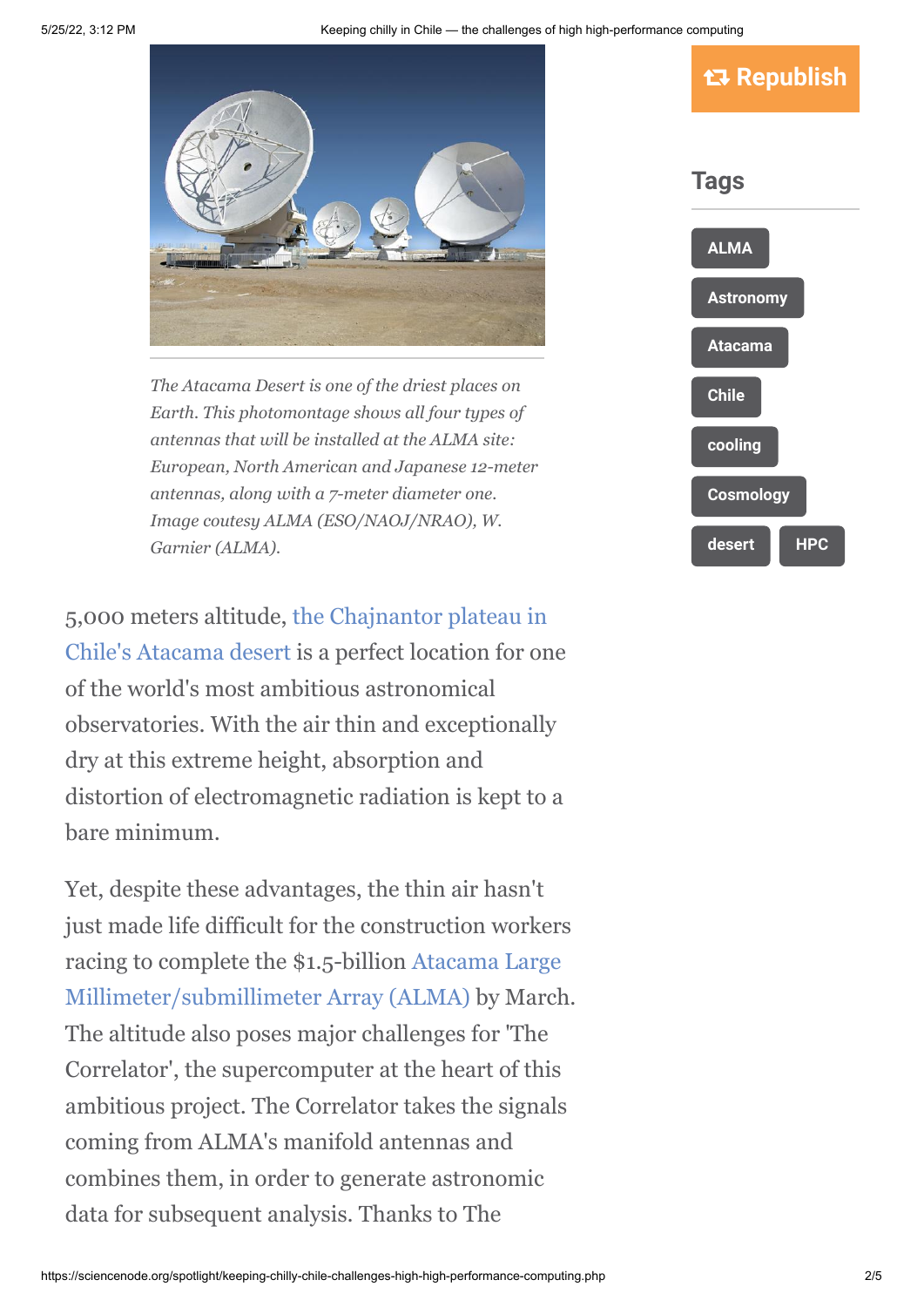Correlator, up to 64 of the 66 individual antennas at the ALMA site are able to function in unison as one giant telescope, providing unprecedented insight into star birth during the early universe, as well as detailed imaging of local star and planet formation.

Capable of 17 quadrillion operations per second and equipped with 134 million processors, allowing it to continually combine and compare faint celestial signals received by the antennas in the ALMA array, The Correlator is a very impressive piece of kit, on par with some of the world's very finest general-purpose supercomputers.

Like any supercomputer, The Correlator requires some serious cooling. Normally, this wouldn't be a problem. But the thin air at this extreme altitude poses some very unique problems for the machine. Thanks to careful optimization of the design and placement of resistors, capacitors, and other components, power consumption is held at around 140 kilowatts. Despite these power-saving measures being put in place, twice the normal airflow is necessary to cool the supercomputer. And that isn't even the end of the problems: spinning disk drives couldn't be used for The Correlator, since a cushion of air is necessary to stop their read/write heads from crashing into their platters. Consequently, The Correlator is diskless, with data being transferred to an ALMA support facility located at 2,900 meters above sea level. Finally - if that isn't enough - ALMA is located in an area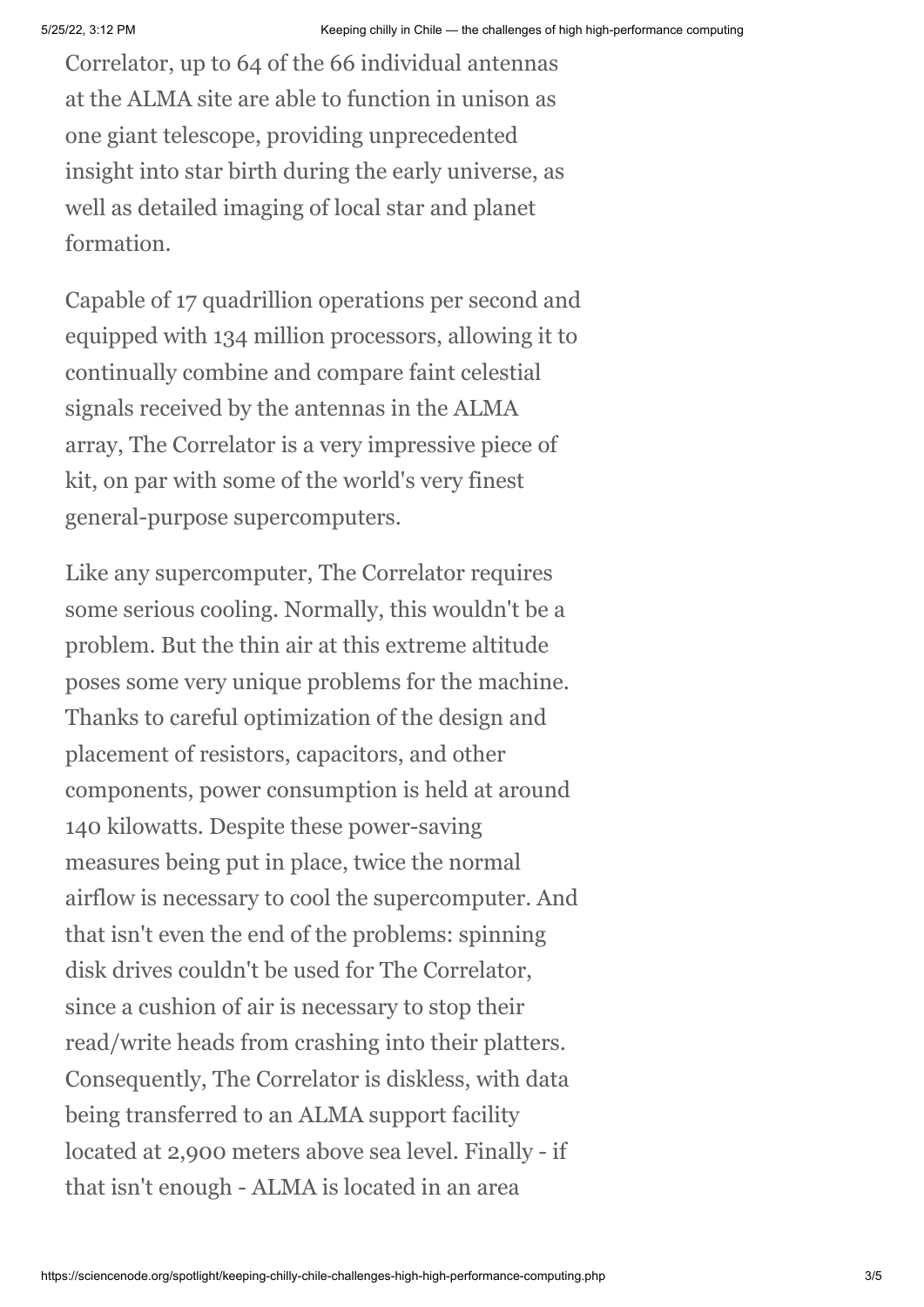prone to seismic activity. So, the Correlator has to be tough enough to withstand this too!

*- Andrew Purcell*

# **Join the conversation**

**Contribute**

# Do you have story ideas or something to contribute? **Let us know!**

#### **OUR UNDERWRITERS**

Thank to you our underwriters, who have supported us since the transition from International Science Grid This Week (iSGTW) into Science Node in 2015. We are incredibly grateful.

## **[View all underwriters](https://sciencenode.org/about/index.php)**

### **CATEGORIES**

**Advanced [computing](https://sciencenode.org/archive/?year=2016&category=Advanced%20computing) [Research networks](https://sciencenode.org/archive/?year=2016&category=Advanced%20computing&category=Research%20networks) [Big data](https://sciencenode.org/archive/?year=2016&category=Advanced%20computing&category=Research%20networks&category=Big%20data) [Tech trends](https://sciencenode.org/archive/?year=2016&category=Advanced%20computing&category=Research%20networks&category=Big%20data&category=Tech%20trends) [Community building](https://sciencenode.org/archive/?year=2016&category=Advanced%20computing&category=Research%20networks&category=Big%20data&category=Tech%20trends&category=Community%20building)**

#### **CONTACT**

**Science Node** Email: **[editors@sciencenode.o](mailto:edit%6F%72s@s%63%69encenode.%6F%72%67)** Website: **[sciencenode.org](https://sciencenode.org/)**